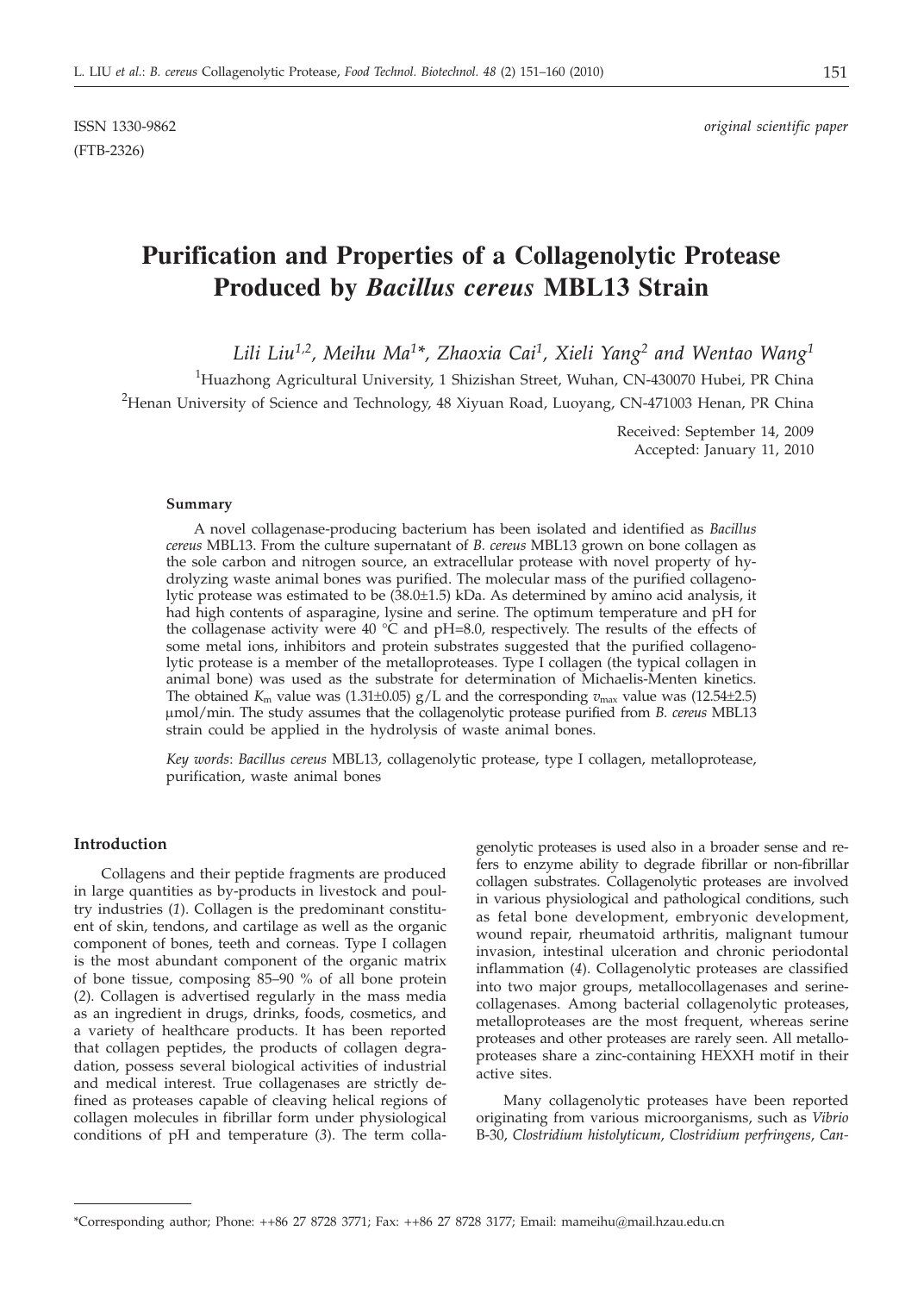*dida albicans* URM 3622, *Bacillus* sp. MO-1 and *Vibrio vulnificus* (*5–10*). Bacterial proteases in various forms have found practical applications worldwide, for example, as additives to laundry detergents and experimental reagents in laboratory work (*4*). Only very little is known about the specificity of collagenases towards animal bones. Reports dealing with bacterial collagenases and collagen- -degrading enzymes focus on the potential role of these enzymes in human diseases (*11*).

*Bacillus cereus,* an aerobic, endospore-forming and mobile Gram-positive rod, is commonly found in soil, air and water. *Bacillus* species are known to secrete several proteases during their transition to the stationary phase (*12*).

Some species of *Bacillus cereus* have previously been reported to produce collagenolytic proteases (*13*). The practical applications of a number of industrial collagenolytic proteases have limitations. Hence, the knowledge of kinetics and catalytic behaviour of the protease secreted from any new strain is a prerequisite for evaluation of its biotechnological potential (*14,15*). Recently, there has been much interest in developing environmentally friendly treatment of waste animal bones in order to obtain collagen through enzymolysis. However, only a limited number of proteases with unique characteristics can trigger bone collagen degradation (*16*). Studies on the isolation of the strains that produce a bone-degrading collagenase, and their application to degrade waste bones have not been reported. In this study, from the culture of a newly discovered *Bacillus cereus* MBL13 strain, isolated from animal bone wastes, a novel collagenolytic protease has been purified. Also, some physicochemical and molecular properties of the collagenase were studied. The results indicate that the purified collagenolytic protease, with its property to degrade bone collagen, could have application(s) in animal bone processing industry.

## **Materials and Methods**

## *Materials*

Bone collagen used in these experiments was purchased from Dongguan Wulong Gelatin Co. Ltd, Guangdong, PR China. Type I collagen (acid-soluble, bovine achilles tendon), type II collagen, type III collagen, gelatin, glucose, casein, yeast extract, tryptone, 1-propanol, phenylazobenzyloxy-carbonyl-L-Pro-L-Leu-Gly-L-Pro-D-Arg (PZ-PLGPA), ethylene diamine tetraacetic acid (EDTA), phenylmethanesulphonyl fluoride (PMSF), ethylene glycol tetraacetic acid (EGTA), 2-mercaptoethanol, cysteine, leupeptin and *N*-ethylmaleimide were purchased from Sigma Chemical Co, St. Louis, MO, USA. Furylacryloyl- -Leu-Gly-Pro-Ala (FALGPA) was purchased from Appli-Chem GmbH, Saxony-Anhalt, Germany. Bovine serum albumin (BSA), dye reagent concentrate for protein determination and reagents for sodium dodecyl sulphate polyacrylamide gel electrophoresis (SDS-PAGE) were purchased from BioRad Co. (Richmond, CA, USA). For protease purification DEAE-cellulose 52 was purchased from Whatman Biochemicals Ltd, Maidstone, Kent, UK. Sephadex G-100 was obtained from Pharmacia Fine Chemicals Inc, Uppsala, Sweden. Trichloroacetic acid

(TCA) was of reagent grade (Wako Pure Chemicals, Osaka, Japan). Animal bones were collected from a local market and washed thoroughly using tap water and then dried. All other reagents used were of the highest grade available.

#### *Isolation and selection of the strains*

Microorganisms were isolated from the chopped animal bone wastes collected at Changsha in Hunan province, PR China. These strains were screened on agar plates (diameter 60 mm, Lianman Industry Co. Ltd, Shanghai, PR China) containing 10 g/L of bone collagen, 20 g/L of agar, pH=7.2–7.5. The plates were incubated at 37 °C for 48 h. Colonies that grew well under such conditions were isolated and retained for subsequent screening. To each individual colony, a drop of mercuric chloride precipitation reagent (15 g of HgCl $_2$ , 20 mL of concentrated HCl and distilled water up to the volume of 100 mL) was added. Thirty-two bacteria with larger transparent circles were obtained and then inoculated in the fermentation medium (in  $g/L$ ): CaCl<sub>2</sub> 0.05,  $NaH<sub>2</sub>PO<sub>4</sub>·2H<sub>2</sub>O$  0.5,  $K<sub>2</sub>HPO<sub>4</sub>·3H<sub>2</sub>O$  2.5, and bone collagen 30, pH=7.0–7.2. The inoculum, 40  $g/L$ , was added into baffled shake flasks (100 mL of liquid medium in 250-mL flasks). The flasks were shaken at 180 rpm on an orbital shaker at 37 °C. After 48 h of incubation, the culture broth was centrifuged (at  $4^{\circ}$ C and  $4000\times\varrho$  for 10 min) and the supernatants were collected for enzyme activity measurement. Among these strains, the strain MBL13 with the highest collagenase activity was isolated and identified according to method described in Bergey's Manual of Determinative Bacteriology (*17*) and 16S rDNA sequence was analysed (*18*).

## *Growth conditions and collagenase production*

For enzyme production, 500-mL liquid medium containing (in g/L): glucose 20, yeast extract 1.5, tryptone 10, NaH<sub>2</sub>PO<sub>4</sub>·2H<sub>2</sub>O 0.5, K<sub>2</sub>HPO<sub>4</sub>·3H<sub>2</sub>O 2.5, CaCl<sub>2</sub> 0.05, pH= 7.0–7.2 was poured into the 2-litre baffled flasks for cultivation. The screened strain was inoculated (inoculum concentration of 40 g/L) and cultured at 37  $\degree$ C for 26 h on a rotary shaker at 180 rpm*.* Samples were collected at 2-hour intervals in order to determine bacterial growth and collagenase activity. The growth was monitored by measuring  $A_{600 \text{ nm}}$  values (UV-1800 spectrophotometer Shimadzu Co, Kyoto, Japan).

#### *Purification of collagenolytic protease*

All purification steps were carried out at 4 °C. After cultivation, the cells were removed by centrifugation at 10 000 $\times$ g for 20 min. Solid (NH<sub>4</sub>)<sub>2</sub>SO<sub>4</sub> was slowly added into the culture medium supernatant (4 L) until the concentration reached saturation of 30 %, which was calculated using 3.9 M at  $0^{\circ}$ C. The volume of the resultant mixture increased and was kept at 4 °C overnight. A volume of 4.1 L of the supernatant was collected by centrifugation at 10 000 $\times$ *g* for 30 min. Solid (NH<sub>4</sub>)<sub>2</sub>SO<sub>4</sub> was continuously added into the supernatant (30 %) until the concentration reached saturation of 75 %, stirred for 60 min and left overnight at  $4 \degree C$ . The precipitate was harvested by centrifugation at 10 000*´<sup>g</sup>* for 30 min, dissolved in Tris-HCl (pH=7.5) and dialyzed against the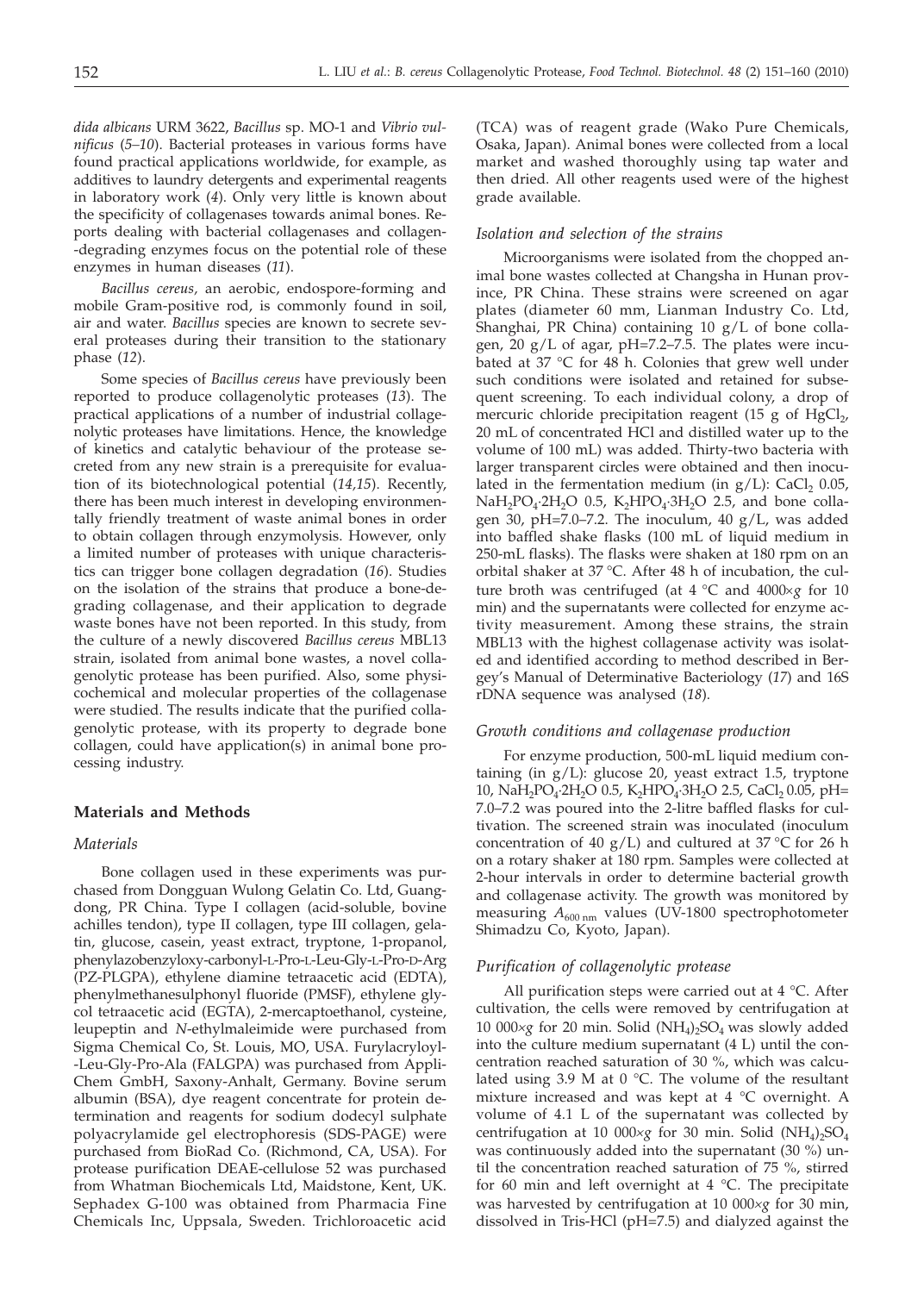same buffer overnight (4  $^{\circ}$ C), and then concentrated in a freeze dryer (Labconco Corp, Kansas City, MO, USA) (*19,20*). The concentrate was dissolved in 20 mM Tris- -HCl buffer (pH=7.5) and the insoluble components were removed by centrifugation at 10 000*´<sup>g</sup>* for 30 min. The supernatant was dialyzed against the same buffer for 24 h. The resultant dialysate was concentrated by ultrafiltration using an Amicon PM10 membrane  $(M_r=10\ 000$ Da, Millipore, Billerica, MA, USA). The concentrate was applied to a DEAE-cellulose 52 column  $(1.6 \times 40.0 \text{ cm},$ Pharmacia Biotech, Uppsala, Sweden) equilibrated with the same buffer, and eluted with a linear gradient of 0–2.0 M NaCl in 20 mM Tris-HCl buffer, pH=7.5, at a flow rate of 3 mL/min. The active fractions were pooled, dialyzed and concentrated. The concentrate was reloaded onto a Sephadex G-100 column (1.6×60 cm, GE Healthcare, Uppsala, Sweden) equilibrated with the same Tris- -HCl buffer. The active fractions were pooled and concentrated. Afterwards, the collagenolytic protease solution was concentrated and stored at  $-20$  °C until use. Fractions (1 mL) of purification steps were collected and tested for collagenase activity and analyzed by SDS- -PAGE to confirm purity.

All chromatographic purification steps were carried out using an ÄKTATM purifier (GE Healthcare Bio-Sciences AB, Uppsala, Sweden).

## *Analytical methods*

#### Collagenolytic protease assay

The activity of collagenolytic protease was assayed by the method of Kang *et al.* (*10*), with modifications. This collagenolytic protease reaction was carried out with the addition of 0.01 mL of the collagenolytic protease solution to 0.3 mL of 1  $g/L$  acid-soluble type I bovine collagen in 20 mM Tris-HCl buffer (pH=7.5) at 37 °C for 30 min, *i.e.* standard assay conditions. The reaction was stopped by the addition of 0.6 mL of 10 % (by mass per volume) trichloroacetic acid (TCA). After that, the solution was centrifuged at 10 000×g for 10 min (Avanti J-E, Beckman Coulter Inc, Brea, CA, USA). The supernatant (0.2 mL) was mixed with 0.5 mL of ninhydrin solution, heated at 100 °C for 15 min, cooled in ice water for 5 min, and the mixture was diluted with 2.5 mL of 60 % (by volume) 1-propanol. After centrifugation at 10 000´*g* for 10 min, the absorbance of the mixture was measured at 570 nm (UV-1800 spectrophotometer Shimadzu Co, Kyoto, Japan). One unit (U) of collagenase activity was expressed as one µmol of glycin equivalents released per mL per minute. The amount of glycin was determined from the glycin standard curve. All experiments were performed in triplicate and average values and corresponding standard deviations (S.D.) were reported.

#### Protein assay

Protein content was estimated by the method of Bradford (*21*) using BioRad protein assay dye reagent concentrate and BSA as the standard protein.

#### Molecular mass determination

SDS-PAGE was carried out using the method described by Laemmli (*22*), with 12 % polyacrylamide resolving gels. Protein bands were visualized by staining with Coomassie Brilliant Blue R-250.

#### Amino acid analysis

The purified collagenolytic protease was hydrolyzed in sealed vacuum tubes with 6 M HCl at 115 °C for 24 h, using norleucine as internal standard. The liberated amino acids were converted into phenylthiocarbamyl (PTC) derivatives and analyzed by high-performance liquid chromatography (HPLC) on a PicoTag 3.9×150 mm column (Waters, Milford, MA, USA), using citric acid and sodium citrate buffers as the eluents (gradient of pH=3.2, 3.0, 4.0 and 4.9) and ultraviolet-visible detector for detection.

## *Effect of temperature and pH on collagenase activity and stability*

Using a standard reaction mixture (type I collagen) for collagenolytic protease assay, the effect of temperature on the collagenase activity was determined at different temperatures ranging from 10 to 70 °C, followed by assaying the collagenase activity against the control (substrate without enzyme). The thermal stability was determined by preincubating purified collagenolytic protease at the given temperature (10–70 °C) for 1 h and as soon as the sample reached 37 °C, the residual activity was measured by the standard collagenolytic protease assay against enzyme control.

The optimum pH was determined at 37 °C, followed by assaying the enzyme activity against the control (substrate without enzyme). The substrate  $(20 \text{ g/L}$ , type I collagen) was prepared over a range of pH values between 3.0 and 11.0. Protease activity was measured at different pH values under standard assay conditions. pH stability studies were performed by preincubating 5 mL of purified collagenolytic protease in different pH values of the buffer ranging from 3.0–11.0, of the same volume (3.5 mL) at 37  $\degree$ C for 1 h and then the residual activity was analyzed under standard assay conditions against enzyme control.

The highest collagenase activity was taken as 100 % (purified collagense was kept at  $4 \degree C$ ).

## *Effect of metal ions and inhibitors on collagenase activity*

The effects of metal ions on the collagenase activity were investigated by the addition of monovalent  $(K^+)$ , divalent (Ba<sup>2+</sup>, Zn<sup>2+</sup>, Cu<sup>2+</sup>, Ca<sup>2+</sup>, Mg<sup>2+</sup>, Li<sup>2+</sup>, Mn<sup>2+</sup> and Fe<sup>2+</sup>) and trivalent  $(AI^{3+})$  ions. The assay was carried out by preincubating collagenolytic protease with the cations at the final concentration of 2 mM for 1 h at 37  $^{\circ}$ C and after that the remaining proteolytic activity was measured using the collagenolytic protease assay as described above.

The effects of inhibitors were also studied using EDTA (metalloprotease inhibitor), PMSF (serine protease inhibitor), EGTA, 2-mercaptoethanol, cysteine, leupeptin, *N*- -ethylmaleimide at final concentrations of 2 and 5 mM. After incubation at 37  $^{\circ}$ C for 30 min, the remaining activity was assayed as described above.

Collagenase activity measured in the absence of any inhibitor or any ion was taken as 100 %.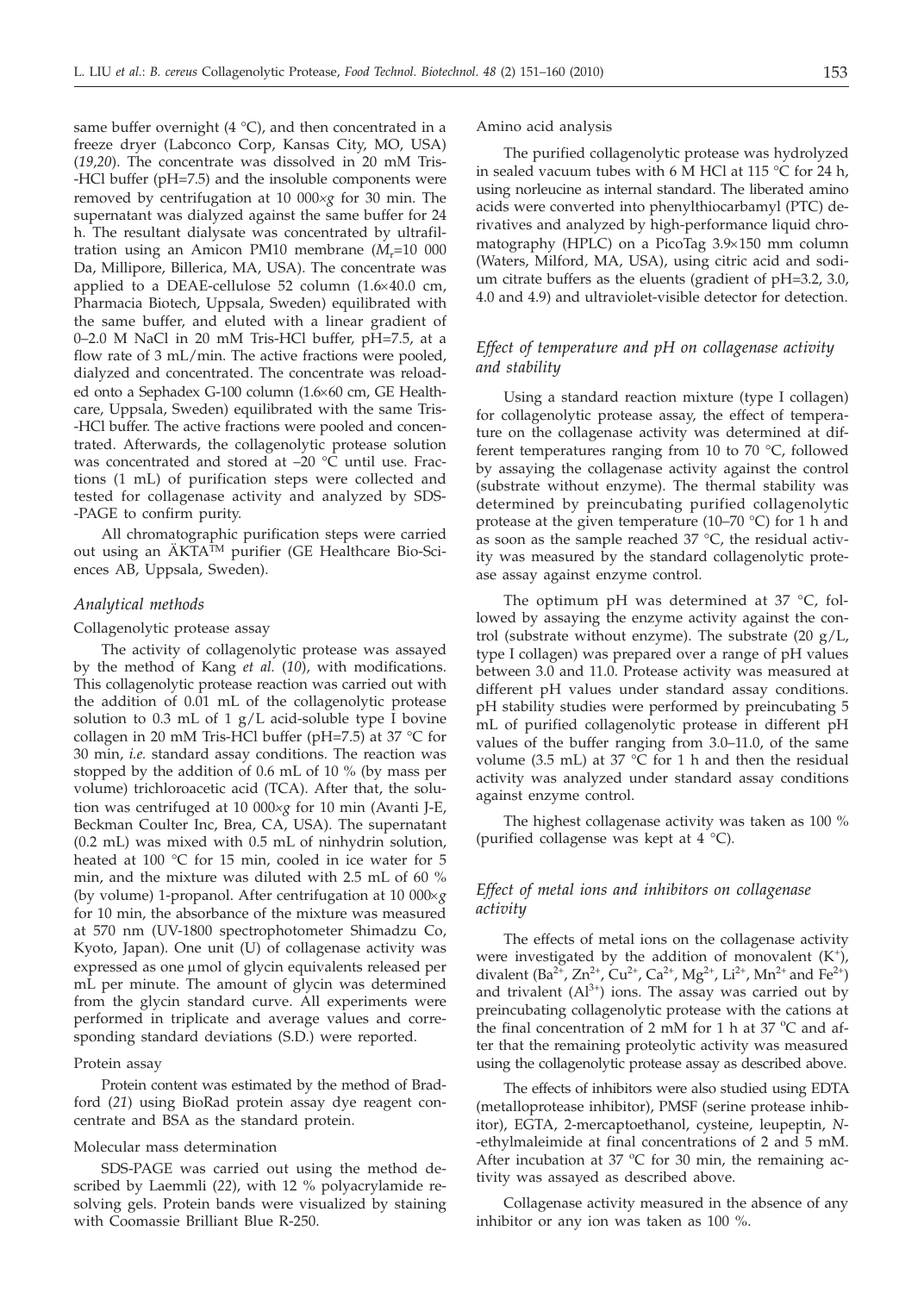## *Determination of specificity and collagenolytic protease kinetics*

The specificity of the collagenolytic protease was tested using various substrates in 20 mM Tris-HCl buffer (pH=7.5). The substrates used were: type I collagen, type II collagen, type III collagen, gelatin, casein, bovine serum albumin (BSA), furylacryloyl-Leu-Gly-Pro-Ala (FALGPA) and phenylazobenzyloxy-carbonyl-L-Pro-L- -Leu-Gly-L-Pro-D-Arg (PZ-PLGPA) at a final concentration of 3 mM. Reaction was performed at 37 °C for 30 min. One unit of activity was defined as the amount of the enzyme that catalyses the transformation of  $1 \mu$ mol of substrate per minute. The proteolytic specificity of the purified collagenolytic protease was determined by analyzing peptides, obtained after incubating the protease with type I collagen as the substrate. The hydrolysis products were analyzed by SDS-PAGE.

The kinetic parameters of the purified collagenolytic protease were investigated by using type I collagen at pH and temperature of 7.5 and 40 °C, respectively. The  $K<sub>m</sub>$  and  $v<sub>max</sub>$  values were determined using Michaelis--Menten equation.

## *Hydrolysis of animal bone*

A mass of 6.0 g of ground animal bone  $(0.2\times0.2 \text{ cm})$ was added to 30 mL of water. It was heat treated for 20 min at 100 °C, and then cooled to room temperature. A mass of 10 µg of purified collagenase was added into the bone culture. The hydrolysis was performed for 60 min, and stopped by heating the mixture to 90 °C. The inactivated reaction mixture was centrifuged at 4000*´<sup>g</sup>* for 10 min. Using scanning electron microscopy (JSM- -6390, JEOL Ltd, Tokyo, Japan), bone surface was analyzed after the treatment with purified collagenase.

## *Statistical analysis of the data*

Statistical processing of the data was performed using the SPSSX statistical package (*23*). Since the attributes were qualitative in nature, a  $\chi^2$  test was applied. To ensure that the test results were sufficiently reliable, rows and columns were either pooled or discarded when the numbers of entries with theoretical frequencies lower than 5 made more than 20 % of the data matrix.

## **Results and Discussion**

## *Isolation and screening of microorganisms*

Collagenase-producing bacteria were isolated from waste animal bones by selective media. Among 32 strains with larger transparent circles, the isolated MBL13 strain showed the highest collagenase activity secreted into the cultivation media. The colony and the transparent circle of MBL13 are shown in Fig. 1. The biochemical and morphological characteristics of MBL13 revealed that the organism belongs to the *Bacillus* genus. Analysis of 16S rDNA sequence showed that the isolated strain was *Bacillus cereus* (MBL13 strain).



**Fig. 1.** Colony morphology of *B. cereus* MBL13 strain, and the detection of secreted bacterial proteases into the medium

## *Change of the growth of B. cereus MBL13 strain and collagenase activity*

A time course study was performed in order to determine the growth and collagenase activity of *B. cereus* MBL13 strain. In Fig. 2, bacterial growth (expressed as ln  $A_{600 \text{ nm}}$ ) and collagenase activity (U/mL), determined at 2-hour intervals, are presented. Maximal growth of this bacterium was achieved after 12 h of incubation (Fig. 2). *B. cereus* MBL13 grew exponentially from 0–10 h (specific growth rate is 0.47 per h). After 10 h of culturing, the specific growth rate of bacteria decreased, while collagenase activity started to increase. The logarithmic phase commenced at 8 h and continued for another 14 h. Protease production was detected in the late logarithmic phase (after 10 h) and after 22 h of incubation, it reached its optimum production. This situation is very similar to the *B. cereus* cultures described by Adigüzel *et al.* (*24*). The production of enzyme normally occurs in the late logarithmic phase of growth, when the cell density is high. Zaliha *et al.* (*25*) reported that once the cell densities and autoinducers have reached certain threshold level, generally in the late logarithmic phase, the expression of genes encoding exoproteins and secretion systems is induced. It is believed that the reason why collagenase activity increases with a delay compared to bacterial growth (Fig. 2) is because the culture at time zero has sufficient nutrients and therefore enzyme secretion is repressed. After 10 h, the growth is no longer ex-



**Fig. 2.** Changes of the growth rate and collagenase activity of *B. cereus* MBL13 strain during culturing (0–26 h). The growth of *B. cereus* MBL13 ( $\longrightarrow$ ) is shown as ln  $A_{600 \text{ nm}}$ . Collagenase activity (-- $\leftarrow$ --) is expressed in U/mL. Results are presented as mean $\pm$ S.D. based on triplicate data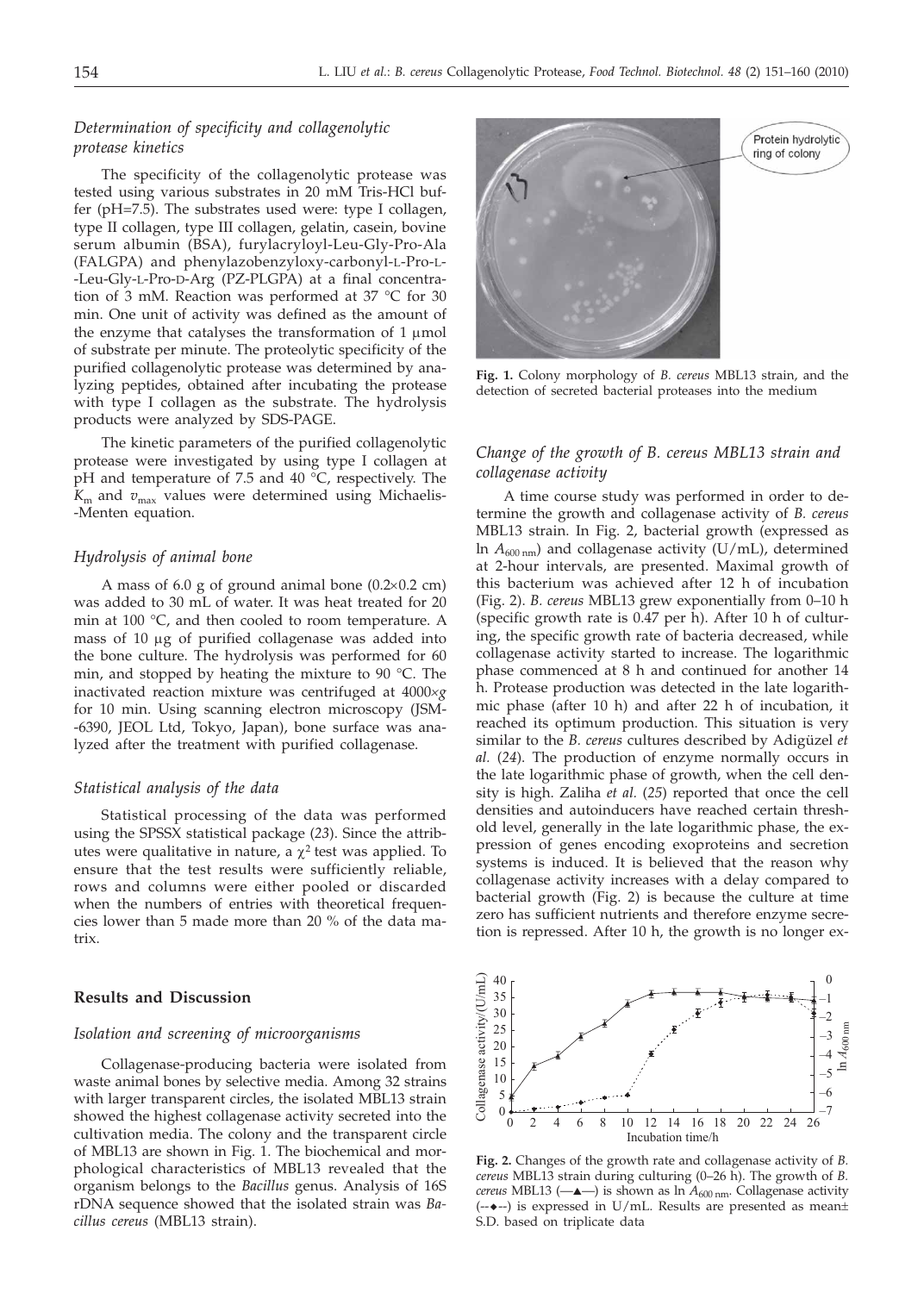ponential because the most preferred medium components have been depleted and cells started to secrete collagenase.

#### *Purification of collagenolytic protease*

In the presence of bone collagen as the major carbon and nitrogen source, *B. cereus* MBL13 secreted collagenolytic protease into the culture medium. The secreted collagenase was purified to electrophoretic homogeneity by the combination of three purification steps. Using ammonium sulphate as the first purification step (Table 1), 80 % of proteins secreted into the medium were removed. As shown in Table 1, the enzyme was purified 20.4-fold with a 25.2 % yield. The specific activity of the final enzyme preparation was estimated to be 2443 U/mg. Collagenolytic protease samples extracted in different purification steps were tested by SDS-PAGE (Fig. 3). After Sephadex G-100 chromatography, collagenase activity was detected in a single peak. The corresponding SDS-PAGE showed the homogeneity of the purified collagenolytic protease with a molecular mass of (38.0±1.5) kDa (S.D., *N*=3) (Fig. 3). This molecular mass is in agreement with the data from the literature which indicate that the mo-

lecular masses of proteases are rarely higher than 50 kDa (*26*). The molecular mass of the purified collagenolytic enzyme was much smaller than the molecular mass of the collagenases isolated from *C. histolyticum, C. perfringens, Acinetobacter* sp. and *Vibrio alginolyticus* (molecular masses of 120, 66-125, 102 and 82 kDa) (*6,7,27,28*). Also, the molecular mass of the protease isolated in the present paper was lower than the molecular mass of collagenolytic proteases purified from *Bacillus cereus* by Mäkinen and Mäkinen (*29*) and Lund and Granum (*30*), which had molecular masses of 87 and 105 kDa, respectively. The molecular mass of our preparation was close to the molecular mass of proteases from *Bacillus circulans* and *Bacillus cereus* (39.5 and 45.6 kDa, respectively) (*14*,*28*).

#### *Determination of amino acids*

Amino acid composition, expressed as residues per 1000 total residues, is shown in Table 2.

Regarding the amino acid composition, asparagine is the major amino acid in the purified collagenolytic protease from *B. cereus* MBL13. High contents of lysine, serine, threonine and glutamine, very little methionine,

Table 1. The summary of the purification of *B. cereus* MBL13 collagenolytic protease

| Purification step | Total activity/U | $m$ (total protein)/mg | Specific activity/ $(U/mg)$ | Purification/fold | Yield/% |  |
|-------------------|------------------|------------------------|-----------------------------|-------------------|---------|--|
| Crude enzyme      | 77570            | 643                    | 120                         | 1.0               | 100.0   |  |
| Ammonium sulphate | 51563            | 117                    | 441                         | 3.7               | 66.5    |  |
| DEAE-cellulose 52 | 30210            | 21                     | 1439                        | 12.0              | 38.9    |  |
| Sephadex G-100    | 19542            |                        | 2443                        | 20.4              | 25.2    |  |
|                   |                  |                        |                             |                   |         |  |



**Fig. 3.** SDS-PAGE of the protein fractions obtained from various purification steps. Electrophoresis was performed on 12 % gels. Lane 1: molecular mass markers (97, 66, 53, 36 and 24 kDa), lane 2: fraction after the second DEAE-cellulose 52 column chromatography, lane 3: fraction after the ammounium sulphate precipitation step, lane 4: purified collagenase. Protein was visualized by Commassie Brilliant Blue R 250 staining of the gel. The picture is a representative of three similar experiments

Table 2. Amino acid composition of *B. cereus* MBL13 collagenolytic protease

| Amino acid   | Nearest integer | $n/\%$   |  |
|--------------|-----------------|----------|--|
| Glutamine    | 65              | 8.6      |  |
| Glycine      | 45              | 6.0      |  |
| Asparagine   | 88              | 11.7     |  |
| Threonine    | 67              | 8.9      |  |
| Serine       | 72              | 9.6      |  |
| Arginine     | 32              | 4.3      |  |
| Isoleucine   | 40              | 5.3      |  |
| Methionine   | 8               | 1.1      |  |
| Alanine      | 44              | 5.9      |  |
| Valine       | 53              | 7.0      |  |
| Tyrosine     | 35              | 4.7      |  |
| Leucine      | 51              | 6.8      |  |
| Phenyalanine | 31              | 4.1      |  |
| Histidine    | 15              | 2.0      |  |
| Lysine       | 74              | 9.8      |  |
| Proline      | 25              | 3.3      |  |
| Cystine      | $\Omega$        | $\Omega$ |  |
| Tryptophan   | 7               | 0.9      |  |

The values shown are medians from three separate analyses except for the value for methionine, which is the nearest integer of the mean of two determinations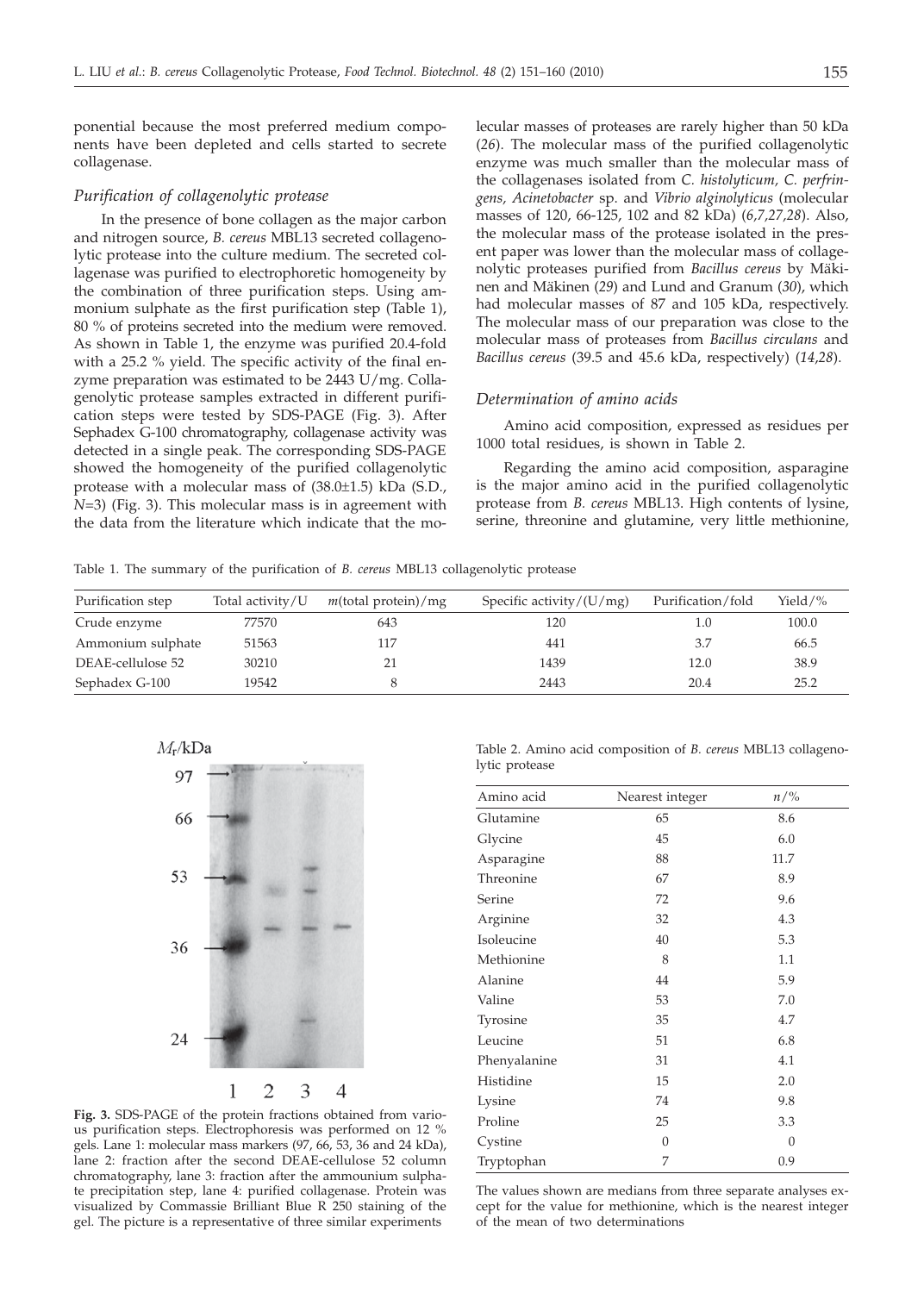tryptophan and no cysteine in the amino acid composition were found. These results show that the amino acid composition of the collagenase from *B. cereus* MBL13 is similar to that of the collagenase purified from *Bacillus cereus* (*29*).

## *Enzymological features of collagenolytic protease*

## Optimum temperature and thermal stability

The optimum temperature for collagenase activity was measured at various temperatures, ranging between 10 and 70 °C. As shown in Fig. 4, the maximum collagenase activity was observed at 40 °C. The increase of temperature above 40 °C drastically reduced the collagenase activity. The temperature maximum obtained in this study is similar to the temperature maximum for *Bacillus* sp. MO-1, which is between 40 and 50 °C (*9*). The temperature maximum of the protease isolated in this study was higher than the temperature maxima of collagenases from the greenshore crab (*Carcinus maenas*) and marine bacterium *Vibrio vulnificus* CYK279H (*10*,*31*). From the temperature profile, it can be seen that the collagenolytic protease maintained over 60 % of its hydrolitic activity between 10–50 °C. At 60 °C, the relative collagenase activity was only 20 % (Fig. 4).



**Fig. 4.** Effect of temperature on the activity and stability of purified collagenolytic protease. The optimum temperature for the collagenase activity  $(-\Box-)$  was determined at different temperatures (10–70 °C). The enzyme was preincubated at 10–70 °C for 1 h to determine its stability. The stability of the enyme (----) is expressed as residual activity. Results are expressed as mean±S.D. based on triplicate data

Analysis of the temperature-dependent collagenase activity revealed that the enzyme catalytic behaviour was similar in the temperature range of 35–45 °C. The collagenase was thermostable in the temperature range of 10–40 °C (more than 75 % of the residual activity). However, further increase of temperature influenced the collagenase activity. The residual activity was 60 % at 50  $\rm{°C}$ , and only 10 % at 60  $\rm{°C}$  (Fig. 4).

## Effect of pH on the activity and stability

The effect of pH on the collagenase activity was estimated in three different buffer systems, 50 mM sodium citrate (pH=3.0–6.6), 50 mM Tris-HCl (pH=7.0–9.0), and 50 mM  $\text{Na}_2\text{CO}_3/\text{NaHCO}_3$  (pH=9.16–11.0). The optimum pH of the collagenolytic protease was estimated to be 8.0 at 37 °C, which was the same as for the collagenolytic protease from *Treponema denticola* ATCC 35405-A (*32*). Over 70 % of protease activity was maintained within the pH range of 7.0–8.0 (Fig. 5). The relative activity of the purified collagenolytic protease, which was highly



**Fig. 5.** Effect of pH on the activity and stability of purified collagenolytic protease. The optimum pH for the activity  $(-\Box -)$ and pH stability  $(-\bullet-)$  of the enzyme were determined at various pH values (pH=3.0–11.0). Before assaying, enzymes were preincubated at the given pH values for 1 h. The buffers used were 50 mM sodium citrate (pH=3.0–6.6), 50 mM Tris-HCl (pH=7.0–9.0), and 50 mM  $\text{Na}_2\text{CO}_3/\text{NaHCO}_3$  (pH=9.16–11.0). The results are expressed as mean±S.D. based on triplicate data

stable in the pH=7.0–8.5 range, was 45 and 23 % at pH= 8.5 and pH=9.0, respectively. This pH range is lower than pH ranges determined for *Bacillus circulans* and *Bacillus licheniformis* NH1 proteases (*14*,*33*). With the decrease of pH (pH=3.0–7.0), collagenase activity also sharply decreased. Collagenase activity rapidly decreased from 34 to 2 % with the increase of pH above pH=9.0 (pH=9.0– 11.0) (Fig. 5).

*Bacillus* genus secretes mostly two types of extracellular proteases, neutral or metalloprotease, and an alkaline protease, which is functionally a serine endopeptidase and referred to as subtilisin. The first exhibits optimal pH at 7.0, whereas the latter has pH optima between 9 and 11. Therefore, the collagenolytic protease produced by *B. cereus* MBL13 is a neutral protease as indicated by its pH activity and stability. However, compared to the other proteases produced by *B. cereus*, this collagenolytic protease has new characteristics.

Effect of metal ions on the activity

The effect of metal ions on the collagenase activity is presented in Table 3. The collagenase activity of the

Table 3. Effect of different metal ions on the purified protease activity

| $c=2.0$ mM                              | Residual activity/% |
|-----------------------------------------|---------------------|
| None                                    | 100                 |
| $K^+$                                   | $(89\pm2.23)^*$     |
| $Ca2+$                                  | $(130\pm2.20)^*$    |
| $Cu^{2+}$                               | $(2\pm 0.51)^*$     |
| $Li2+$                                  | $96 \pm 2.43$       |
| $Zn^{2+}$                               | $(110\pm1.92)^{*}$  |
| $Mn^{2+}$                               | $92{\pm}3.05$       |
| $Mg^{2+}$                               | $(107\pm2.05)^*$    |
| $Ba^{2+}$                               | $98 + 2.11$         |
| $\frac{\text{Fe}^{2+}}{\text{Al}^{3+}}$ | $(86\pm2.30)^*$     |
|                                         | $96 \pm 2.29$       |

Mean±S.D., calculated on the basis of peak areas; the results represent the mean value of at least three independent experiments performed in duplicate

\*significantly different from 100 % activity (Mann-Whitney *U* test,  $p < 0.05$ )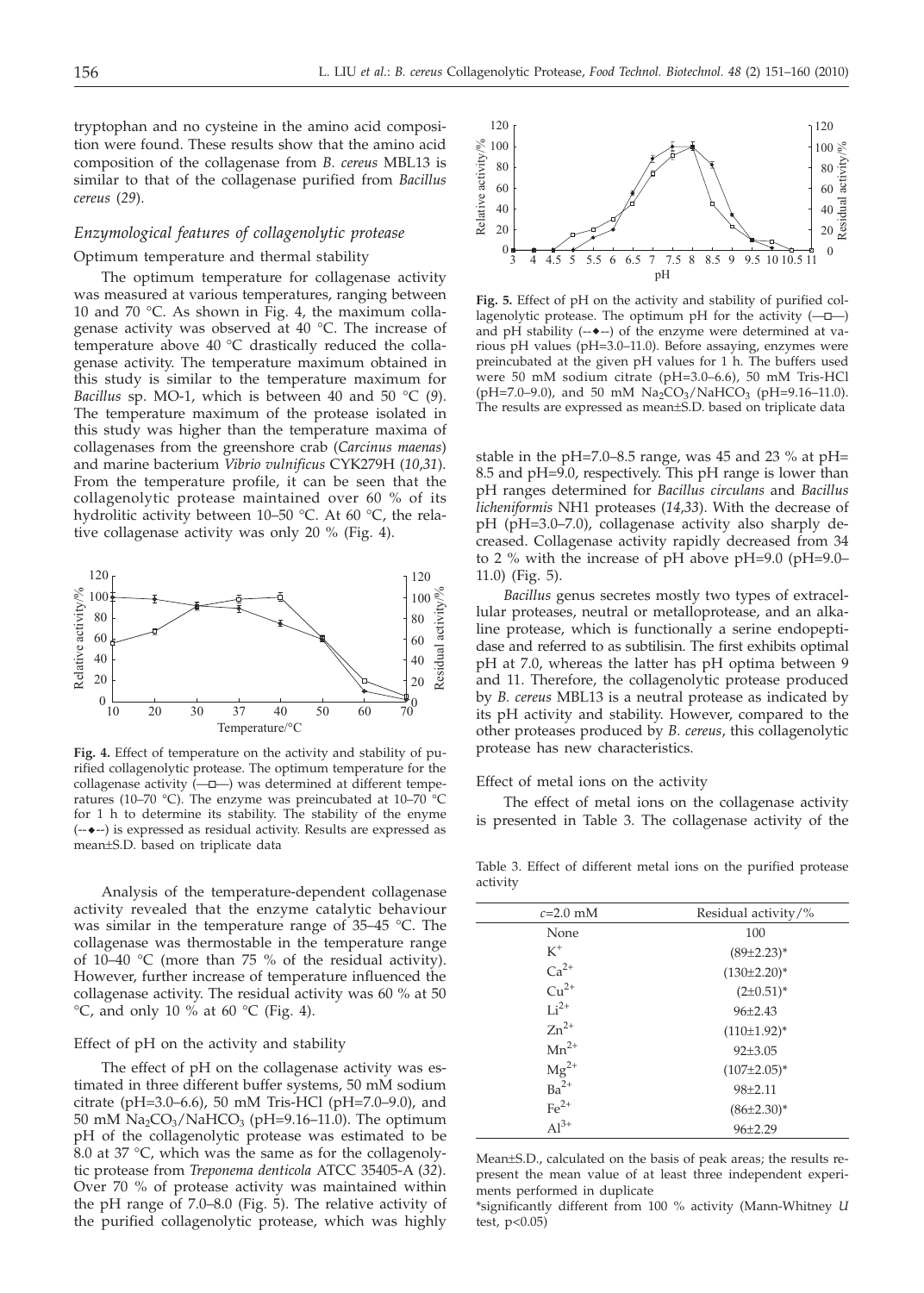purified collagenolytic protease was increased in the presence of  $Ca^{2+}$ ,  $Zn^{2+}$  and  $Mg^{2+}$ , but strongly inhibited by  $Cu<sup>2+</sup>$ . These results indicate that the collagenolytic protease requires  $Ca^{2+}$  for its optimal activity. Calcium cations are known to be stabilizers of many enzymes, protecting them from conformational changes. The effect of metal ions on the activity of *B. cereus* MBL13-secreted collagenolytic protease was similar to those of *Bacillus* sp. MO-1 and *Bacillus* sp. JH108 (*9,34*). Generally, bacterial collagenases specifically require zinc and calcium for their optimum activity and stability*.* Metallocollagenases, first discovered in tadpole tissue explants, are zinc-containing enzymes, but also generally require calcium for their optimum activity and stability (*35*,*36*).

#### Effect of inhibitors on the activity

To investigate the nature of the alkaline protease produced by *B. cereus* MBL13, the collagenase activity in the presence of 2.0 and 5.0 mM of different protease inhibitors was analyzed. By comparing collagenase acivity without the added inhibitors to the collagenase activity in the presence of inhibitors in the assay mixture, it can be seen that the collagenase activity changed in regard to two different concentrations of inhibitors. The results revealed that EDTA and EGTA (metalloprotease inhibitors) completely inhibited the collagenase activity even at very low concentration (2 mM). Leupeptin, 2-mercaptoethanol and *N*-ethylmaleimide inhibited collagenase activity only at a higher concentration (5 mM), while PMSF (serine protease inhibitor) and cysteine showed no or very little effect on protease activity (Table 4).

Table 4. Effects of inhibitors on enzyme activity

| Inhibitors        | $c=2$ mM            | $c=5$ mM         |  |
|-------------------|---------------------|------------------|--|
|                   | Residual activity/% |                  |  |
| None              | 100                 | 100              |  |
| <b>EDTA</b>       | $(7±2.15)^*$        | $(3\pm0.23)^{*}$ |  |
| <b>EGTA</b>       | $(10\pm1.54)^{*}$   | $(6\pm0.35)^*$   |  |
| <b>PMSF</b>       | $98 + 2.21$         | $93 + 3.05$      |  |
| Cysteine          | $100+1.43$          | $99 + 2.91$      |  |
| 2-mercaptoethanol | $(78 \pm 1.86)^*$   | $(62\pm2.25)^*$  |  |
| Leupeptin         | 93±3.01             | $(87±1.99)^*$    |  |
| N-ethylmaleimide  | $(89\pm2.42)^*$     | $(81\pm2.16)^*$  |  |

Mean±S.D., calculated on the basis of peak areas; the results represent the mean value of at least three independent experiments performed in duplicate

\*significantly different from 100 % activity (Mann-Whitney *U* test,  $p < 0.05$ )

Metalloproteases require a divalent metal ion at their reaction centre, and are usually inhibited by divalent metal ion chelators, such as EDTA or EGTA. North (*37*) classified proteases based on their sensitivity to various inhibitors. Therefore, it could be concluded that the purified collagenolytic protease produced by *B. cereus* MBL13 is a member of metalloproteases.

Specificity of substrate and enzyme kinetics

The specificity of the purified collagenolytic protease was tested using various substrates at 37 °C for 30 min. Collagenase displays a great deal of specificity in hydrolyzing a single polypeptide bond on each chain of the native triple-stranded collagen helix. Of the protein substrates, FALGPA, gelatin and PZ-PLGPA were found to be suitable substrates for the purified collagenolytic protease from *B. cereus* MBL13 strain. The purified protease showed high activity towards the above mentioned substrates, but no activity towards BSA was observed (Table 5). In this study, no other proteins or synthetic peptide substrates were investigated. The cleavage rate for the substrates due to the purified collagenolytic protease was as follows: FALGPA=gelatin>PZ-PLGPA>type I collagen>type III collagen>casein>type II collagen.

Table 5. Substrate specificity of collagenolytic protease

| Substrate         | Relative activity/% |
|-------------------|---------------------|
| Type I collagen*  | $85 \pm 2.13$       |
| Type II collagen  | $67+2.05$           |
| Type III collagen | $76 + 2.19$         |
| Gelatin           | 100                 |
| Casein            | $67+1.71$           |
| BSA               | n.d.                |
| <b>FALGPA</b>     | 100                 |
| <b>PZ-PLGPA</b>   | $98 + 2.01$         |

Mean±S.D., calculated on the basis of peak areas; the results represent the mean value of at least three independent experiments performed in duplicate

\*acid-soluble, from bovine achilles tendon; n.d. – not detected

Using type I collagen, the kinetic parameters of the purified collagenolytic protease were investigated at pH=7.5 and 37 °C. The hydrolysate was analyzed by SDS-PAGE (Fig. 6). By comparing lanes 2 and 3, it can be seen that undigested type I collagen (lane 2), became a smear of small uncontinuous molecular mass polypeptides after hydrolysis (lane 3). These results also indicate that enzymatic hydrolysis is specific for type I collagen.

The kinetic parameters  $v_{\text{max}}$  and  $K_{\text{m}}$  of the purified protease were determined by measuring the collagenase activity at different substrate concentrations  $(0.2-2.0 \text{ g/L})$ . For collagen I as a substrate, it was determined that this collagenolytic protease had  $K_m$  of  $(1.31\pm0.05)$  g/L (S.D., *N*=3) and *v*<sub>max</sub> of (12.54±2.5) μmol/min (S.D., *N*=3) (Fig. 7). The  $K<sub>m</sub>$  value of the protease described in this research is in the range of *K*<sup>m</sup> value reported for *Bacillus* sp. No. 8-16 (1.3 mg/mL) (*38*). The *K*<sup>m</sup> value of our collagenolytic protease was lower than the  $K<sub>m</sub>$  values of proteases isolated from *Bacillus clausii* GMBAE 42 (1.8 mg/mL), haloalkaliphilic *Bacillus* sp. (2 mg/mL) and *Pseudomonas aeruginosa* PseA (2.69 mg/mL) (*39–41*).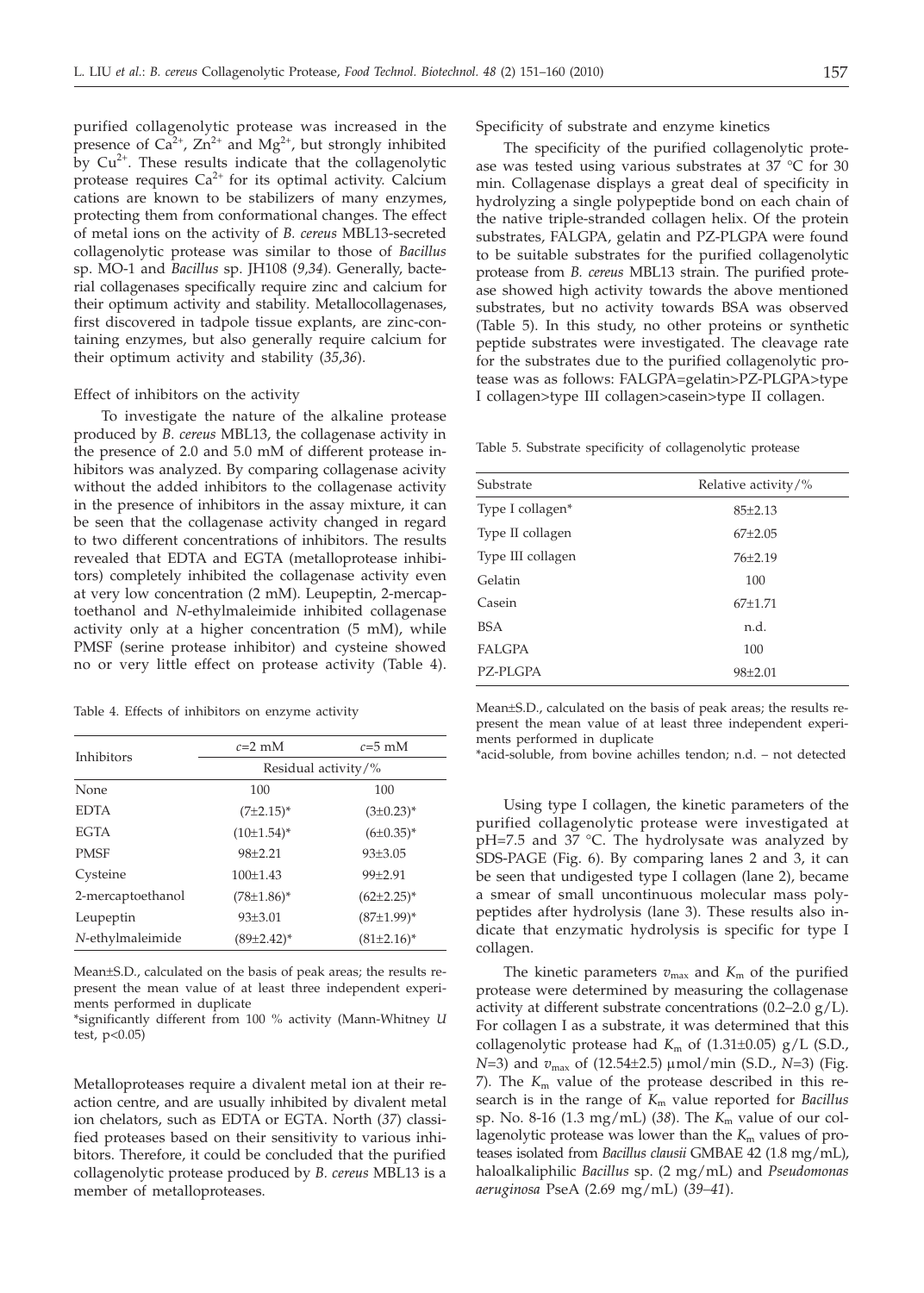

**Fig. 6.** SDS-PAGE of type I collagen and its hydrolysis products obtained by the collagenolytic protease of *B. cereus* MBL13. Proteins were separated on 18 % gel. Lane 1: type I collagen hydrolysates, lane 2: undigested type I collagen, lane 3: protein molecular mass markers (97, 66, 53, 36 and 24 kDa)

![](_page_7_Figure_4.jpeg)

**Fig. 7.** Lineweaver-Burk plot for the hydrolysis of type I collagen by the *B. cereus* MBL13 collagenolytic protease. The collagenase activity was measured at different type I collagen concentrations (0.2–2.0  $g/L$ ) in 50 mM Tris-HCl buffer (pH=7.5). Each point is the mean of three determinations. Standard deviation is based on triplicate data

#### *Hydrolysis of animal bone*

Animal bone is composed of a well organized extracellular matrix that contains embedded crystals of hydroxyapatite (HA). The major part, 90 % of the organic matrix, is collagen. In mature collagens, the amino acid contents of both glycine and proline exceed 20 %. Proline is a peculiar amino acid due to its pyrrolidine ring structure, and the proline peptide bond is one of the hardest to hydrolyze. Thus, because of the bone's tight structure, it is hardly hydrolyzed. Scanning electron microscopy (SEM) analysis (Fig. 8) showed that *B. cereus* MBL13 collagenolytic protease hydrolyzed bone surface. An interesting effect is that the collagenolytic protease 'cracked' the bone surface.

![](_page_7_Picture_8.jpeg)

 $b)$ 

![](_page_7_Picture_10.jpeg)

**Fig. 8.** High resolution scanning electron microscopy image of animal bone surface  $(2500 \times$  magnification): a) untreated, b) treated by *B. cereus* MBL13 collagenolytic protease

## **Conclusions**

In this work, *B. cereus* MBL13 was selected based on the level of production of collagenolytic protease as well as in regard to characteristical growth of these bacteria on bone collagen. *B. cereus* MBL13 collagenolytic protease was purified to electrophoretic homogeneity using a combination of three purification steps. For the purified collagenolytic protease thermostability and activity over a certain range of pH values were determined. The protease inhibition pattern, a pattern typical for metalloproteases, suggested that purified collagenolytic protease is a metalloprotease. Furylacryloyl-Leu-Gly-Pro-Ala (FAL-GPA) and phenylazobenzyloxy-carbonyl-L-Pro-L-Leu- -Gly-L-Pro-D-Arg (PZ-PLGPA) were found to be suitable protein substrates for the protease. With respect to substrate specificity, enzymatic hydrolysis was specific for type I collagen. The result of the action of the purified enzyme towards animal bone showed that the protease is a collagenase-type and is able to degrade animal bones. Therefore, the presented results indicate that *B. cereus* MBL13 collagenolytic protease will most probably play an important role in the process of efficient waste animal bones hydrolysis.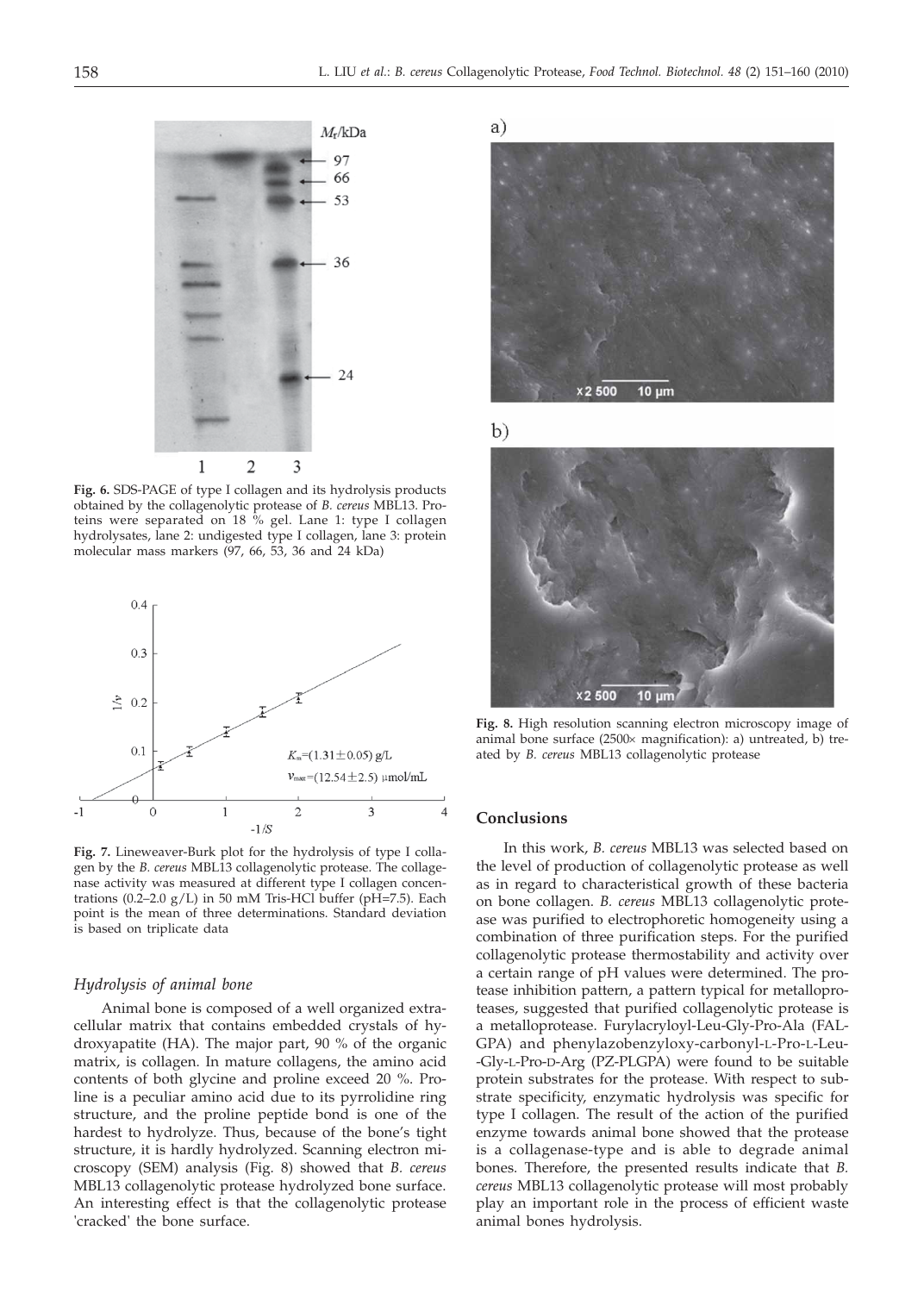#### *Acknowledgements*

This work was supported by the Key Projects in the National Science & Technology Pillar Program during the Eleventh Five-Year Plan Period (project code No. 2006BAD05A17) and National '948 Project' (project code No. 2006-G36). We thank Prof Hone Yang, Salam A. Ibrahim and Yanxiu Liu for their careful revision of the language of this manuscript.

## **References**

- *1.* Z.E. Sikorski, A. Kolakowska, B.S. Pan: The Nutritive Composition of the Major Groups of Marine Food Organisms. In: *Seafood*: R*esources, Nutritional Composition and Preservation*, Z.E. Sikorski (Ed.), CRC Press, Inc, Boca Raton, FL, USA (1990) pp*.* 29–54.
- *2.* R.V. Prigodich, M.R. Vesely, Characterization of the complex between bovine osteocalcin and type I collagen, *Arch. Biochem. Biophys. 345* (1997) 339–341.
- *3.* D.J. Harrington, Bacterial collagenases and collagen-degrading enzymes and their potential role in human disease, *Infect. Immun*. *64* (1996) 1885–1891.
- *4.* K. Watanabe, Collagenolytic proteases from bacteria, *Appl. Microbiol. Biotechnol. 63* (2004) 520-526.
- *5.* J.H. Dreisbach, J.R. Merkel, Induction of collagenase production in *Vibrio* B-30, *J. Bacteriol. 135* (1978) 521–527.
- *6.* T.A. Bicsak, E. Harper, Purification of nonspecific protease-free collagenase from *Clostridium histolyticum*, *Anal. Biochem. 145* (1985) 286–291.
- *7.* O. Matsushita, K. Yoshihara, S. Katayama, J. Minami, A. Okabe, Purificaton and characterization of *Clostridium perfringens* 120-kilodalton collagenase and nucleotide sequence of the corresponding gene, *J. Bacteriol*. *176* (1994) 149– 156.
- *8.* C.A. Lima, P.M.B. Rodrigues, T.S. Porto, D.A. Viana, J.L. Lima Filho, A.L.F. Porto, M.G. Carneiro da Cunha, Production of a collagenase from *Candida albicans* URM3622, *Biochem. Eng. J. 43* (2009) 315-320.
- *9.* M. Okamoto, Y. Yonejima, Y. Tsujimoto, Y. Suzuki, K. Watanabe, A thermostable collagenolytic protease with a very large molecular mass produced by thermophilic *Bacillus* sp. strain MO-1, *Appl. Microbiol. Biotechnol*. *57* (2001) 103–108.
- *10.* S.I. Kang, Y.B. Jang, Y.J. Choi, J.Y. Kong, Purification and properties of a collagenolytic protease produced by marine bacterium *Vibrio vulnificus* CYK279H, *Biotechnol. Bioprocess Eng. 10* (2005) 593–598.
- *11.* K.J. Henrickson, A second species of *Bacillus* causing primary cutaneous disease, *Int. J. Dermatol*. *29* (1990) 19–20.
- *12.* X.S. He, R. Brückner, R.H. Doi, The protease genes of *Bacillus subtilis*, *Res. Microbiol*. *142* (1991) 797–803.
- *13.* B. Fricke, K. Drößler, I. Willhardt, A. Schierhorn, S. Menge, P. Rücknagel, The cell envelope-bound metalloprotease (camelysin) from *Bacillus cereus* is a possible pathogenic factor, *Biochim. Biophys. Acta*, *1537* (2001) 132–146.
- *14.* D. Petrova, A. Derekova, S. Vlahov, Purification and properties of individual collagenases from *Streptomyces* sp. strain 3B, *Folia Microbiol.* (Praha), *51* (2006) 93–98.
- *15.* C. Subba Rao, T. Sathish, P. Ravichandra, R.S. Prakasham, Characterization of thermo- and detergent stable serine protease from isolated *Bacillus circulans* and evaluation of eco-friendly applications, *Process Biochem*. *44* (2009) 262– 268.
- *16.* D.H. Petrova, S.A. Shishkov, S.S. Vlahov, Novel thermostable serine collagenase from *Thermoactinomyces* sp. 21E: Purification and some properties, *J. Basic Microbiol. 46* (2006) 275–285.
- *17.* Bergey's Manual of Determinative Bacteriology, W.R. Hensyl (Ed.), Lippincott Williams and Wilkins*,* Baltimore, MA, USA (1994).
- *18.* J. Sambrook, E.F. Fritsch, T. Maniatis: *Molecular Cloning: A Laboratory Manual*, CSHL Press Woodbury, New York, NY, USA (1989) pp. 367–370.
- *19.* J.K. Sierecka, Purification and partial characterization of a neutral protease from a virulent strain of *Bacillus cereus*, *Int. J. Biochem. Cell Biol. 30* (1998) 579–595.
- *20.* J. Singh, N. Batra, R.C. Sobti, Serine alkaline protease from a newly isolated *Bacillus* sp. SSR1, *Process Biochem. 36* (2001) 781–785.
- *21.* M.M. Bradford, A rapid and sensitive method for the quantitation of microgram quantities of protein utilizing the principle of protein-dye binding, *Anal. Biochem. 72* (1976) 248–254.
- *22.* U.K. Laemmli, Cleavage of structural proteins during the assembly of the head of *bacteriophage* T4, *Nature, 227* (1970) 680–685.
- *23.* Advanced Statistical Analysis Using SPSS (v. 10.0 revised), SPSS Inc, Chicago, IL, USA (2000).
- 24. A.C. Adigüzel, B.O. Bitlisli, İ. Yaşa, N.T. Eriksen, Sequential secretion of collagenolytic, elastolytic, and keratinolytic proteases in peptide-limited cultures of two *Bacillus cereus* strains isolated from wool, *J. Appl. Microbiol. 107* (2009) 226–234.
- *25.* R.N. Zaliha, R.A. Rahman, L.P. Geok, M. Basri, A.B. Salleh, An organic solvent-tolerant protease from *Pseudomonas aeruginosa* strain K: Nutritional factors affecting protease production, *Enzyme Microb. Technol. 36* (2005) 749–757.
- *26.* F. Sousa, S. Jus, A. Erbel, V. Kokol, A. Cavaco-Paulo, G.M. Gubitz, A novel metalloprotease from *Bacillus cereus* for protein fibre processing, *Enzyme Microb. Technol. 40* (2007) 1772–1781.
- *27.* S. LeCorre, B.A. Andrews, J.A. Asenjo, Use of a lytic enzyme system from *Cytophaga* sp. in the lysis of Gram-positive bacteria, *Enzyme Microb. Technol. 7* (1985) 73–77.
- *28.* P. Hare, T. Scott-Burden, D.R. Woods, Characterization of extracellular alkaline proteases and collagenase induction in *Vibrio alginolyticus*, *J. Gen. Microbiol. 129* (1983) 1141– 1147.
- *29.* K.K. Mäkinen, P.L. Mäkinen, Purification and properties of an extracelluar collagenolytic protease produced by the human oral bacterium *Bacillus cereus* (strain Soc 67), *J. Biol. Chem. 262* (1987) 12488–12495.
- *30.* T. Lund, P.E. Granum, The 105-kDa protein component of *Bacillus cereus* non-haemolytic enterotoxin (Nhe) is a metalloprotease with gelatinolytic and collagenolytic activity, *FEMS Microbiol. Lett. 178* (1999) 355–361.
- *31.* P. Roy, B. Colas, P. Durand, Purification, kinetical and molecular characterizations of a serine collagenolytic protease from greenshore crab (*Carcinus maenas*) digestive gland, *Comp. Biochem. Physiol. 115* (1996) 87–95.
- *32.* K.K. Mäkinen, P.L. Mäkinen, W.J. Loesche, S.A. Syed, Purification and general properties of an oligopeptidase from *Treponema denticola* ATCC 35405 – A human oral spirochete, *Arch. Biochem. Biophys. 316* (1995) 689–698.
- *33.* N. El-Hadj-Ali, R. Agrebi, B. Ghorbel-Frikha, A. Sellami- -Kamoun, S. Kanoun, M. Nasri, Biochemical and molecular characterization of a detergent stable alkaline serine- -protease from a newly isolated *Bacillus licheniformis* NH1, *Enzyme Microb. Technol. 40* (2007) 515–523.
- *34.* H.J. Jung, H.K. Kim, J.I. Kim, Purification and characterization of  $Co<sup>2+</sup>$ -activated extracellular metalloprotease from *Bacillus* sp. JH108, *J. Microbiol. Biotechnol. 9* (1999) 861–869.
- *35.* N.H. Towatana, A. Painupong, P. Suntinanalert, Purification and characterization of an extracellular protease from alkaliphilic and thermophilic *Bacillus* sp. PS719, *J. Biosci. Bioeng. 87* (1999) 581–587.